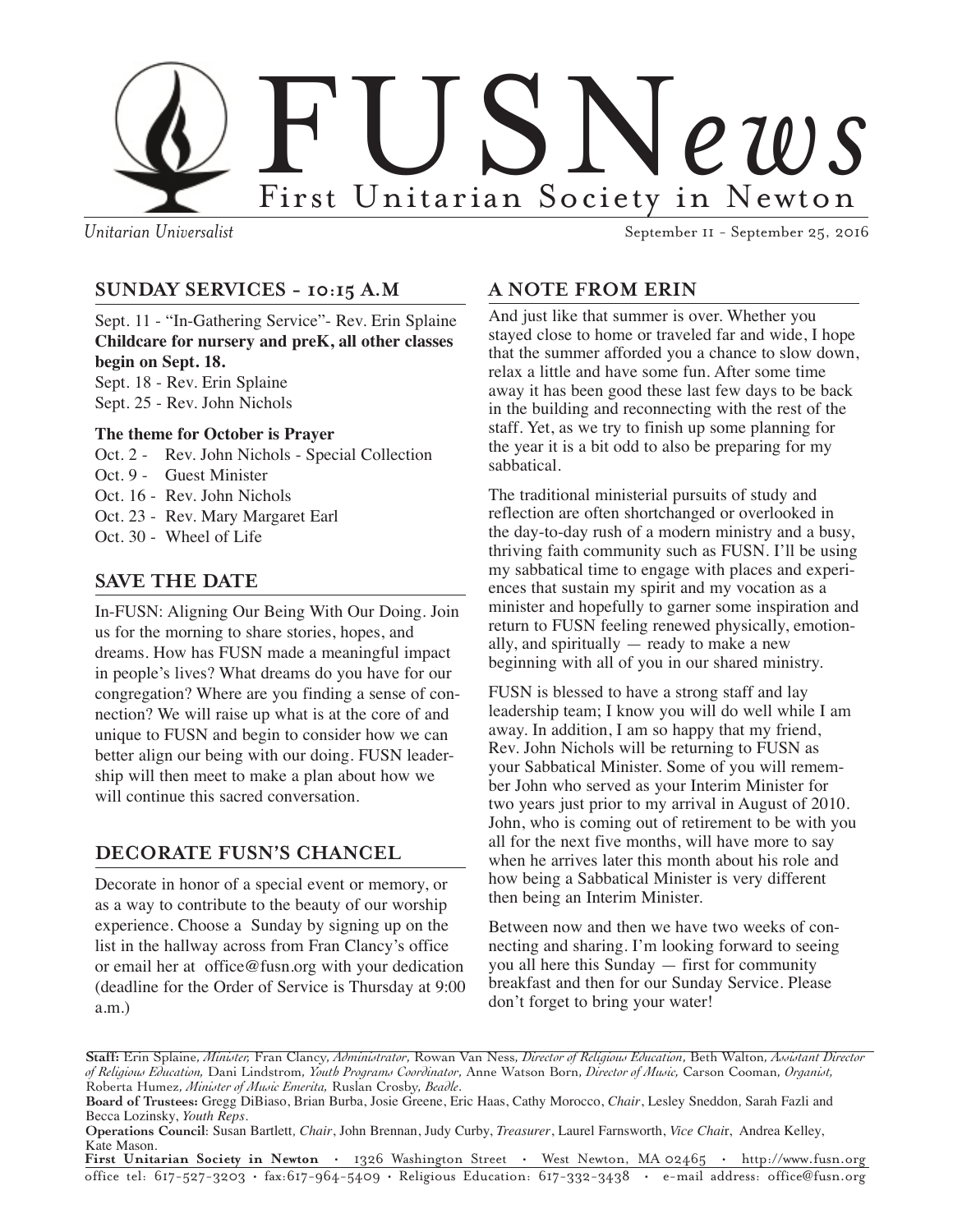#### **THE GOODNESS OF ERIN'S SABBATICAL**

In mid-September, Erin will begin her six-month sabbatical. After five months, in mid-February, she will return to suppor<sup>t</sup> our Annual Budget Drive launch, and will take her sixth month starting in late May. Sabbaticals are standard practice in Unitarian Universalist congregations. Erin's time away will offer her <sup>a</sup> chance for study, meditation and renewal. Erin's many roles—preparing sermons, planning with staff, counseling, working our governing groups, the Board and Ops Council, officiating at memorial services, working with other ministers in our larger network, engaging with our vibrant initiatives—leave her little time for spiritual and professional renewal. In addition, her sabbatical will nudge us to try things in new ways and recharge our own leadership batteries.

Erin has brought <sup>a</sup> special set of leadership qualities to these first six years. She is able to sense issues simmering under the surface and to lift them up to the congregation—a *felt vision*. In September of 2014 the Board and several other FUSN members participated in <sup>a</sup> workshop that Erin organized with Parisa Parsa, to heighten our understanding of how multicultural competency develops. Participants took an assessment to see where they felt on <sup>a</sup> continuum. Conversations about the gap between where we aspire to be and where we are now spurred several members to take Jacqui James' suggestion to read Deborah Irving's *Waking Up White*, invite Deborah to speak, then organize small group discussions of white privilege. An emerging group of leaders developed <sup>a</sup> four-session Waking Up White curriculum and facilitator training. Erin was <sup>a</sup> suppor<sup>t</sup> throughout this stream of work, which has become the Multicultural Ministry Initiative and has generated study groups for over 80 FUSN members. *Erin releases and focuses energy for deep sharing.*

Erin is able to envision <sup>a</sup> next step in an ongoing growth area. As we emerged from difficult conversations about inclusion two years ago, she lifted up the UUA Welcoming Congregation Renewal program as <sup>a</sup> way to move forward. The working group she assembled has completed its assessment, and <sup>a</sup> new team has volunteered to help us think through next steps in the Renewal process. And while Erin pushes for study and depth, she also encourages us toward action. When some members of the Board expressed angs<sup>t</sup> about raising <sup>a</sup> Black Lives Matter banner, after the BLM had engaged in extensive conversation with the congregation, Erin urged, *At some point we have to be bold.*

A cascade of good work and leadership has emerged from Erin's six years with us. We have much to carry forward. Now is our turn to invest in *her* spiritual and professional renewal. Erin, we wish you well, as you step away from us for this time of regeneration. *-Cathy Morocco, for the Board*

## RE-CONNECTIONS

Welcome back! I hope everyone had <sup>a</sup> wonderful summer; our new year is already getting under way. As the cooler weather sets in, I hope that people feel <sup>a</sup> sense of freedom and relief in the routines that come with autumn.

Sept. 11 is our opening, multigenerational worship service, and nursery care will be available. Sept. 18 is our first day of Sunday School for all children, from nursery-8th grade. Our Coming of Age candidates will be meeting monthly on Sunday mornings with their mentors this year, kicking off their program that same morning. You can see the full calendar online here: fusn.org/content/lifespan-religious-education-calendars.

If you have not ye<sup>t</sup> registered your children for RE, please do so online! You can find the form here: https://goo.gl/forms/JtDndW3qo5gzZegH3.

Your RE Staff all spen<sup>t</sup> time over the summer training- -attending the UU General Assembly in Ohio, learning about leading multigenerational worship at Ferry Beach, studying Youth Ministry Fundamentals and Adult Religious Education on the Jersey Shore. Be sure to ask us what we learned, and hopefully you'll see glimmers of our new tools in action.

Also, be sure to take <sup>a</sup> peek in the Youth Room--the ceiling, walls, and floor were just repainted, we go<sup>t</sup> <sup>a</sup> new rug, ditched old furniture, and set up <sup>a</sup> new TV screen to allow us to incorporate modern media into our programs. The furniture in both the youth room and the nursery and the rug and toys in the nursery have all gotten cleaned up for <sup>a</sup> new year, and we're collaborating with Dorshei Tzedek in new ways to share our downstairs classroom spaces more effectively. Moving forward, we will be storing some of our own RE supplies in their cabinets, so our RE teachers won't need to haul as many supplies up and down. We hope you're excited for these new changes as well! *Rowan Van Ness, Director of Lifespan Religious Education*

## THANK UUS

Every month there are many, many acts of kindness big and small from one person in our congregation to another. Among them are the things the FUSN Care Crew did during August.We would like to thank these members of the Care Crew for rides to appointments, meals, and visits: Barbara Bates, Bart Wright, Carrie vanderLaan, Eileen Kurkowski, Greg Sullivan, Jonathan Lilienfeld, Judy Friedman, Karen Burns, Karen Fink, Kate Carney, Kate Mason, Kim Shanks, Linda Rinearson, Margaret Costello, Marylou McArdle, Sheila Ardery, and Sue Skoler.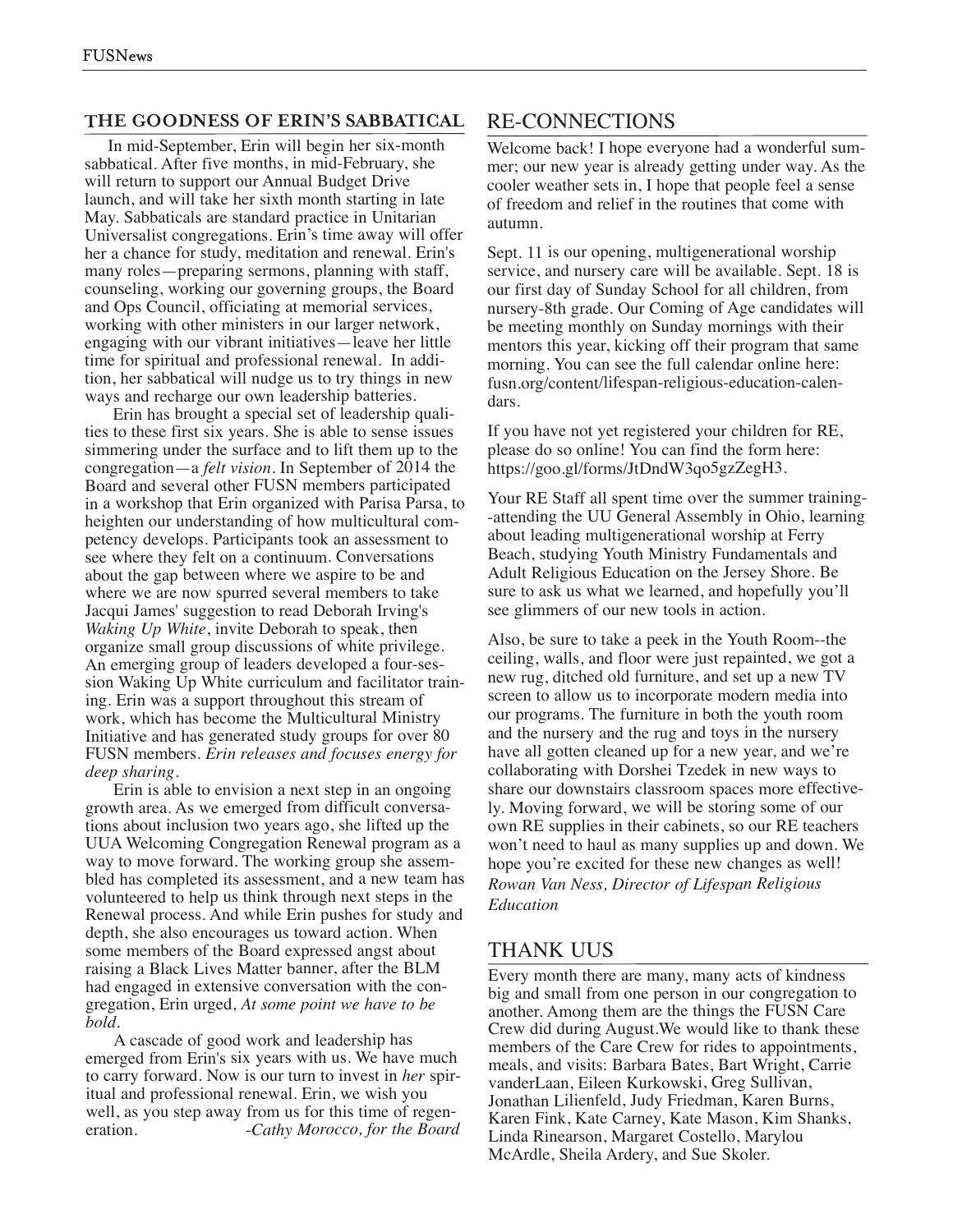## **UPCOMING EVENTS**

**Join Newton Police Chief David MacDonald** on Thursday, Sept, 15 at 7:00 p.m., in the Alliance room. Through our Black Lives Matter work we want to develop a better understanding of the work of our police in Newton. Chief MacDonald will talk about his philosophy of policing and welcomes this opportunity to engage in conversation.

**Over 60 Club Fall Sessions** are now open for new participants. Ten FUSN adults participated in a six week pilot program this summer for people facing life changes in our sixties and seventies. With positive feedback, the organizers, Wendy Haskell and Nancy Wrenn, have organized two new groups, one on Thursday evenings, the other a Wednesday afternoon group. Those who have been on a wait list are now confirming their interest and we are inviting others to join. Each group will have ten members in order to allow for active participation. Important issues related to our stage of life will be chosen and explored in the groups, providing opportunity to learn and share with each other. **Wednesday afternoon sessions** will be held in the Alliance Room from 3:00-5:00 p.m. on Sept. 21, Oct. 5, Oct. 19, Nov. 2, Nov. 16 and Dec. 7. Co-facilitators will be Nancy Wrenn and Kate Mason. **Thursday evening sessions** will be held in the chapel from 7:00-9:00 p.m. on Sept. 29, Oct. 13, Oct. 27, Nov. 10, Dec. 1, and Dec. 15. Co-facilitators will be Wendy Haskell and Connie Adkins. To join one of these groups, please contact Nancy Wrenn, wrennnancy@gmail.com and Wendy Haskell, haskellwendy@gmail.com

**Columbus Day Weekend**, Oct. 7-10, at Ferry Beach is the best start for the FUSN year!

Meet new friends, greet old friends, connect and get into the spirit of the new FUSN year! Who should go? Families, singles, couples, empty-nesters, parents of adolescents wanting a weekend away, parents of young children wanting someone to take a turn holding the baby—the group seems to blend in a sweet, amicable, pleasant way. Many important friendships begin at Ferry Beach. Applications are available in the latest newsletter, on the web and from Fran. Learn more on the Ferry Beach Info page and then sign up. Mail it ASAP, space is limited! Questions? Contact Vern Ellis at 617-686-9123 or email him at, vellis@ellisdesign.net.

# **MUSINGS**

The Sanctuary Choir returns to the chancel Sunday Sept. 11 and as always, we welcome new members. Whether you can sing every Sunday or once a month we'd love to have you join us. Rehearsals are Wednesdays, 7:30-9:00 p.m. in the Chapel and Sundays 9:00-10:00 a.m. in the Sanctuary. Our schedule is posted on the Music bulletin board and on the Music page of www.fusn.org.

The FUSN Band, our Intergenerational Chamber Orchestra, and our Flute Choir are all beginning rehearsals as well - contact me at music@fusn.org for more information.

And…plan on coming to the Oktoberfest Dinner on Saturday Oct. 22! 6:00-10:00 p.m. in the Parish Hall.



Germany Tour Meeting Sunday Sept. 25, 12:00 p.m. in the Chapel

Wollen nach Deutschland zu gehen? If you're considering traveling to Germany with many of our fine FUSN Musicians, this is the meeting for you! The hard-working Tour committee will present the hard facts, the nitty gritty, the quintessence, the meat and potatoes - you get the idea - of the trip. We are finalizing the budget and the itinerary and will be happy to tell you all about everything and answer your questions. And we'll have some Brezeln!

*-Anne Watson Born*

## **FIGCO IS STARTING SOON!!**

The fall is here, fresh and new, musical dreams have been haunting you; take out your fife, your viol, your flute, Bring them to FUSN, we're here to recruit For FIGCO, our intergenerational band. We inspire at services, now isn't that grand?! We rehearse starting soon, right after service. Don't worry, it's natural to be a bit nervous.... Sept. 25th is the day we begin. You have several weeks to get that violin under your chin! You'll enjoy the community, the musical sharing; for Nov. 13th we will be preparing. It's Music Sunday! our first chance to shine! Please come and join us, you'll have a great time! *Questions? Contact Lois Shapiro, lshapiro@wellesley.edu*